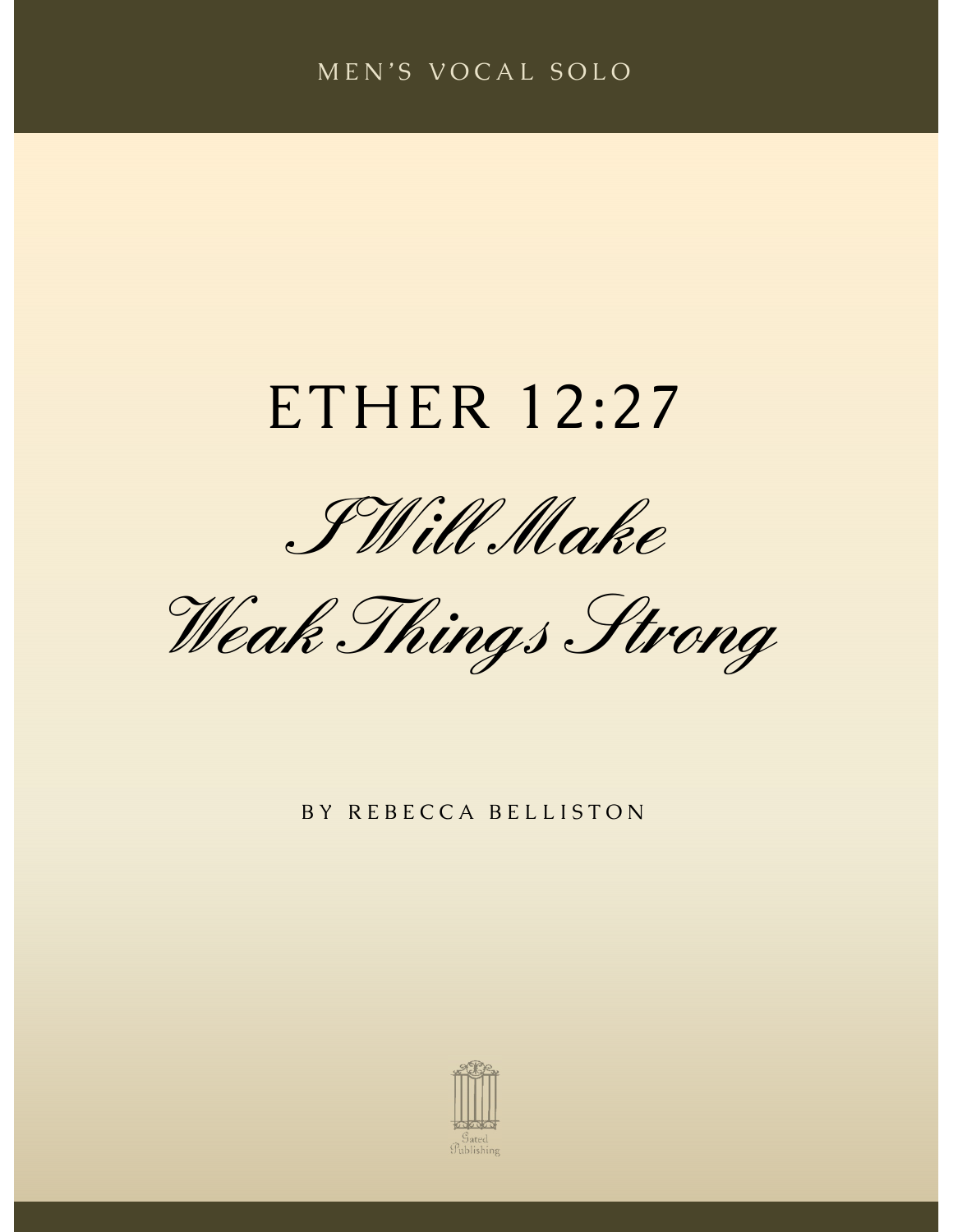## I WILL MAKE WEAK THINGS STRONG

Ether 12:27

#### MALE VOCAL SOLO



© 2005 by Rebecca Belliston All Rights Reserved www.rebeccabelliston.com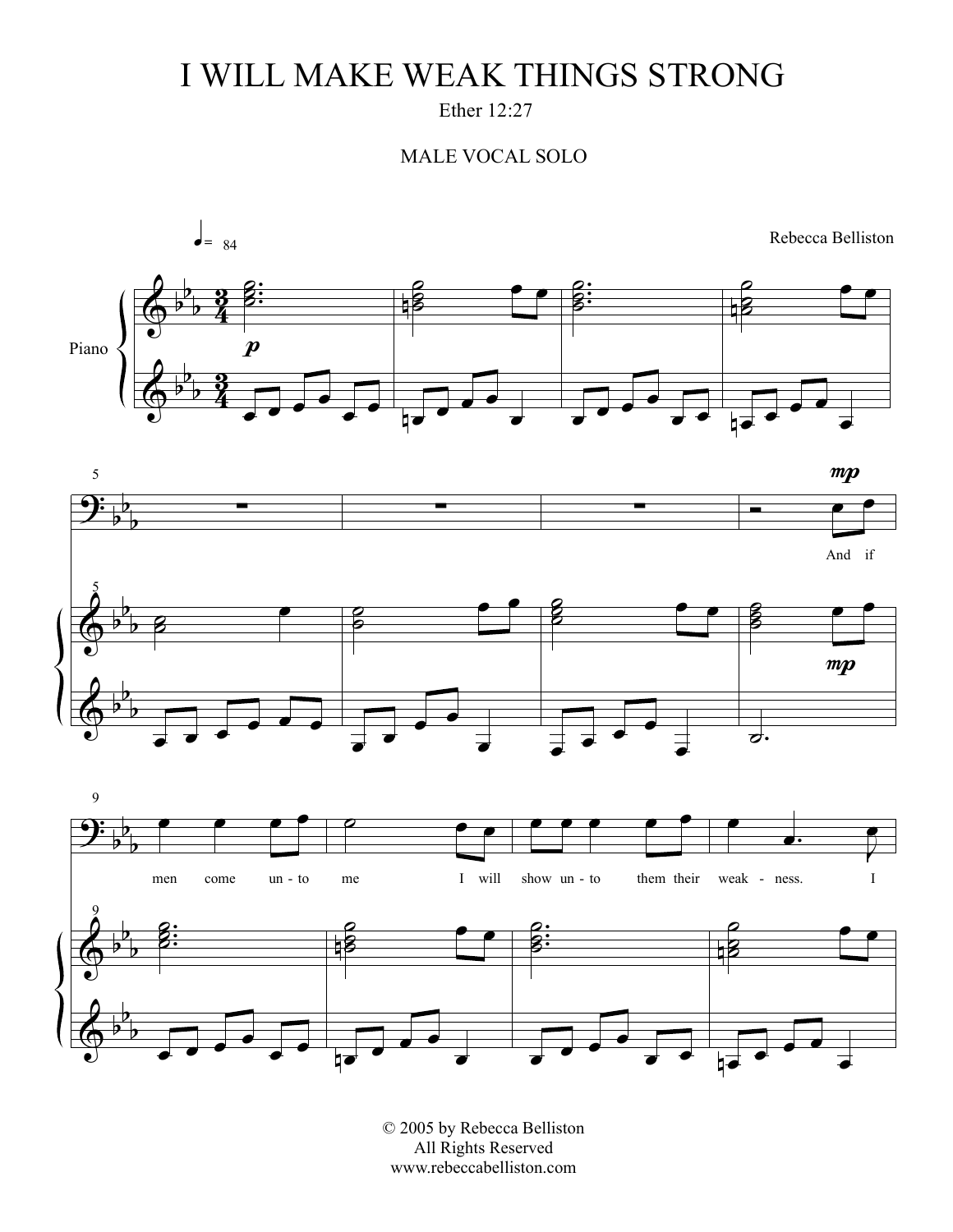



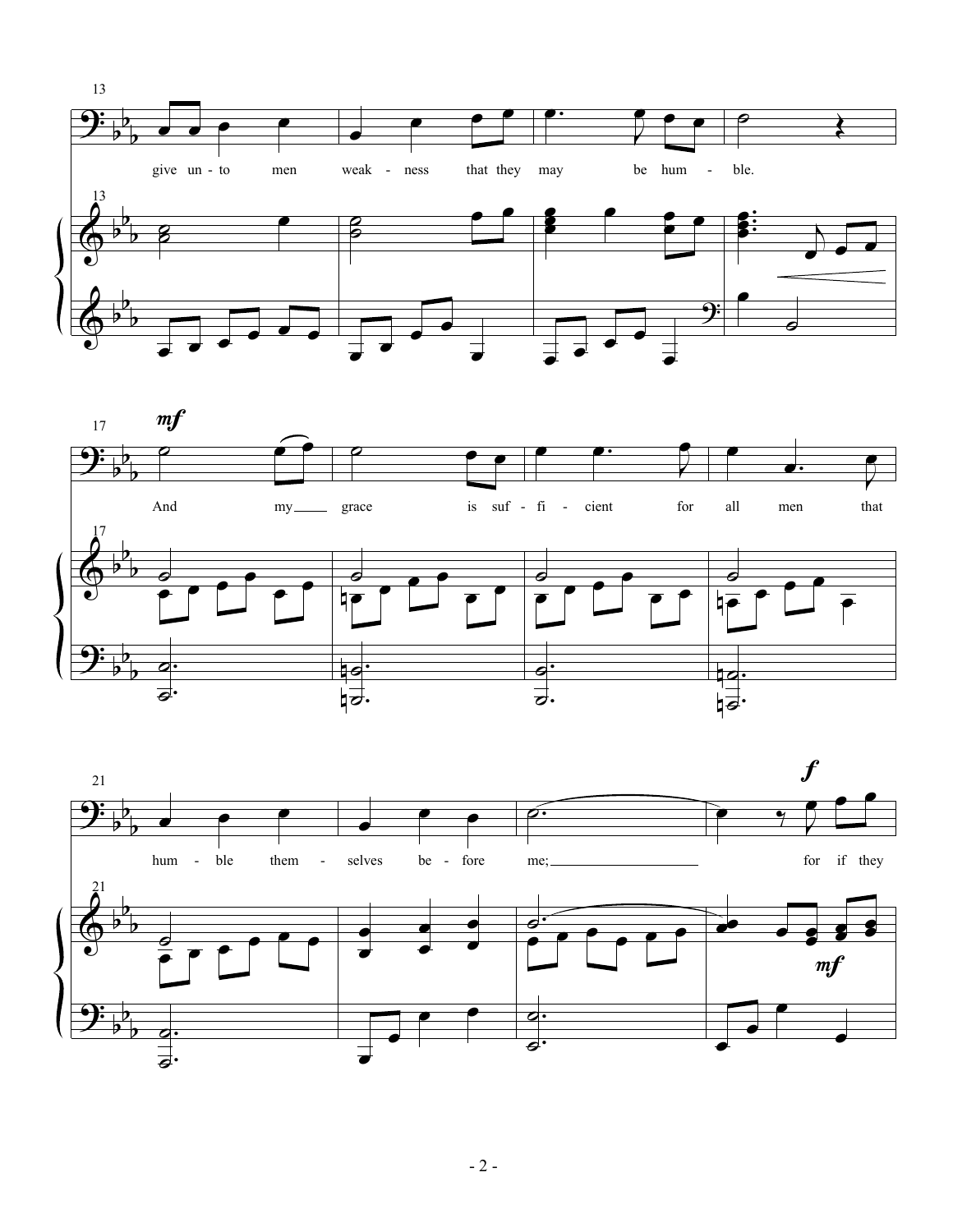



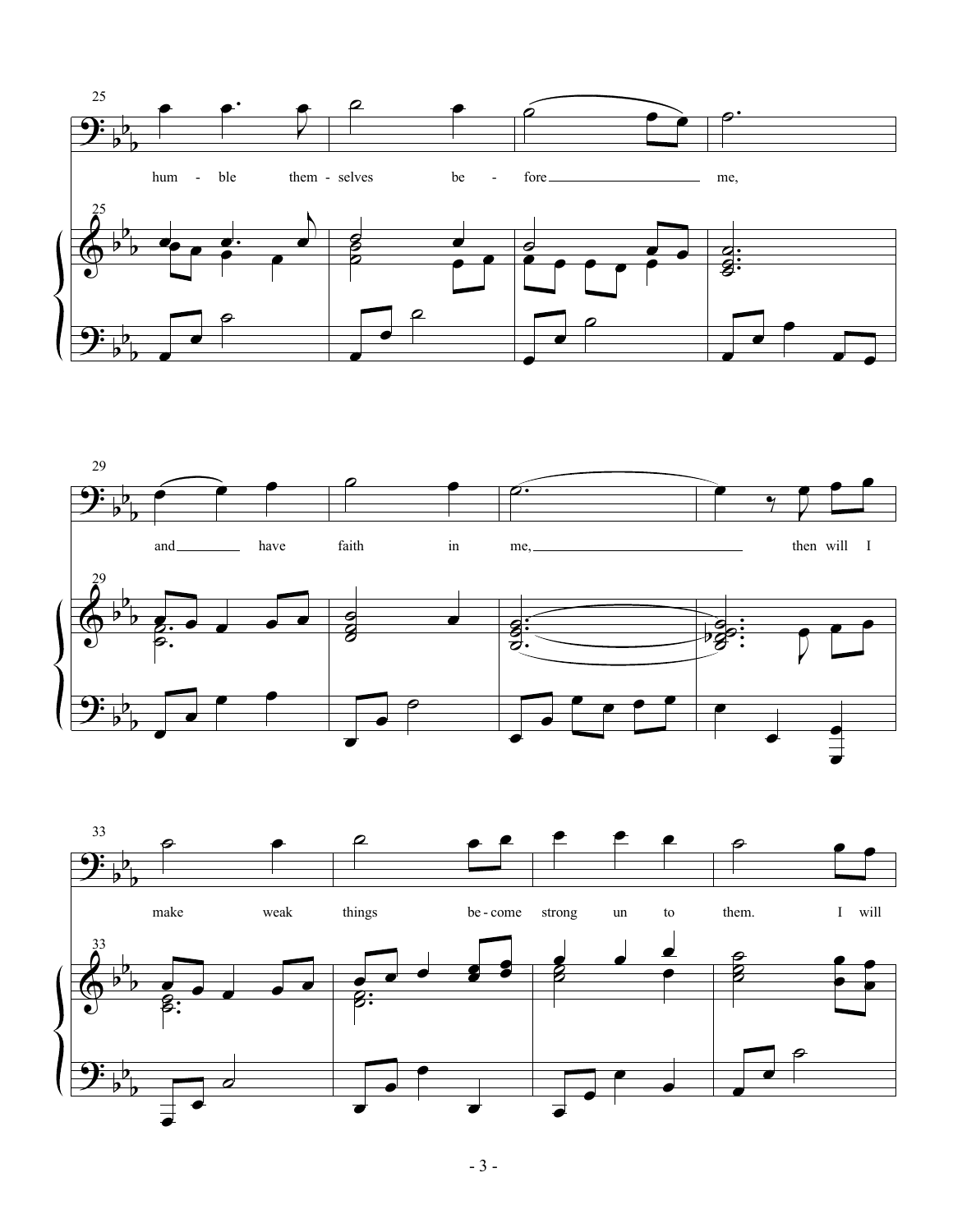





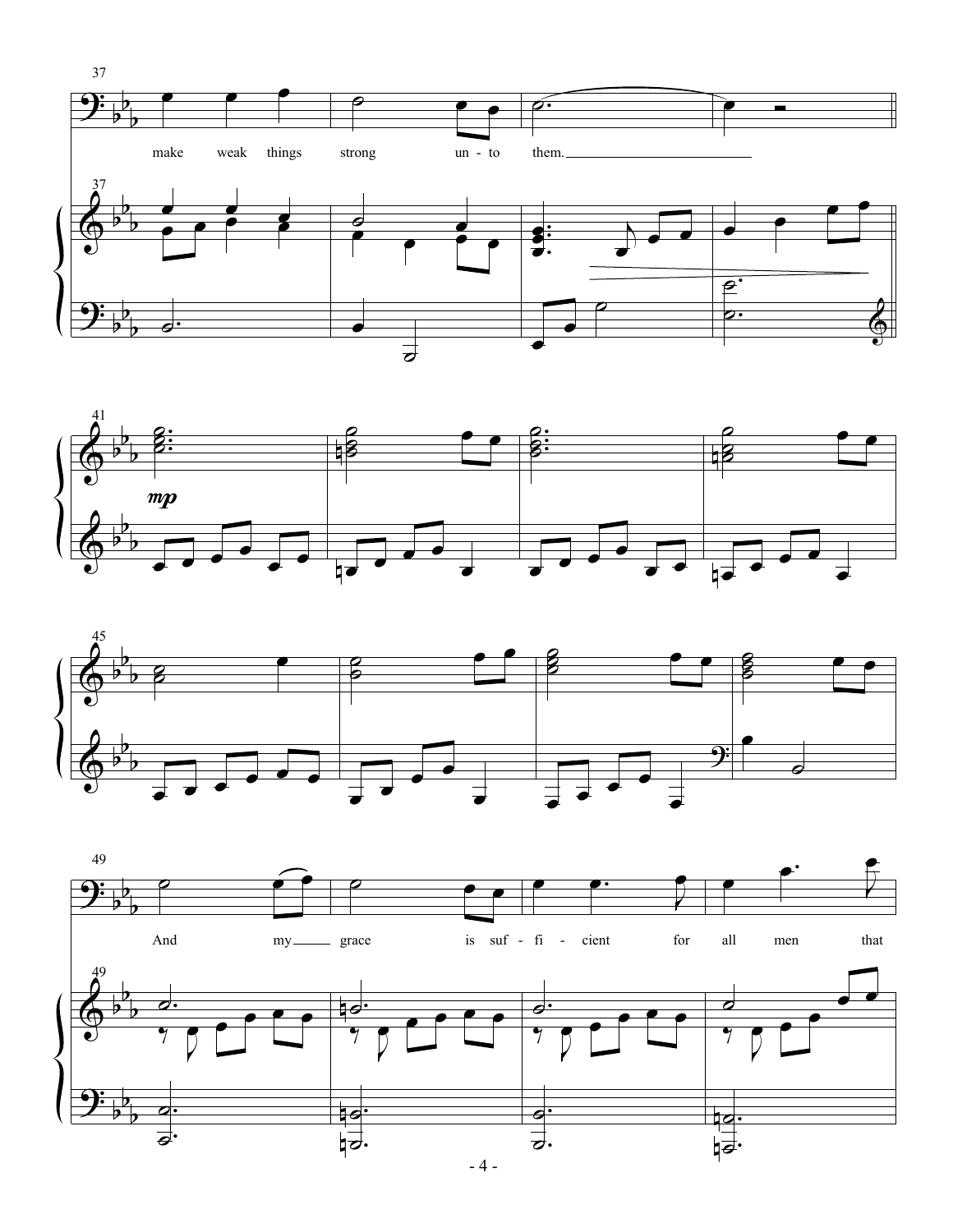



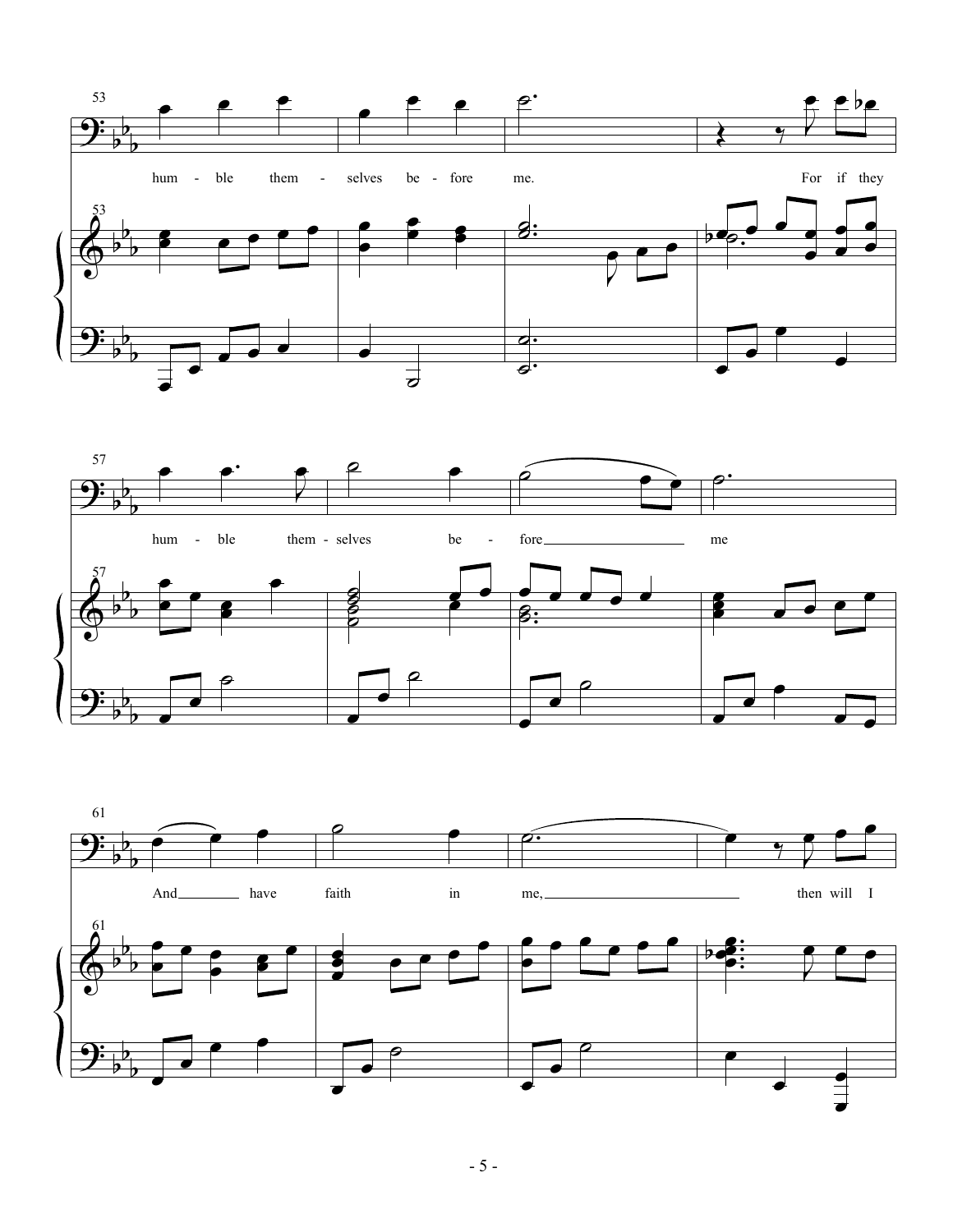